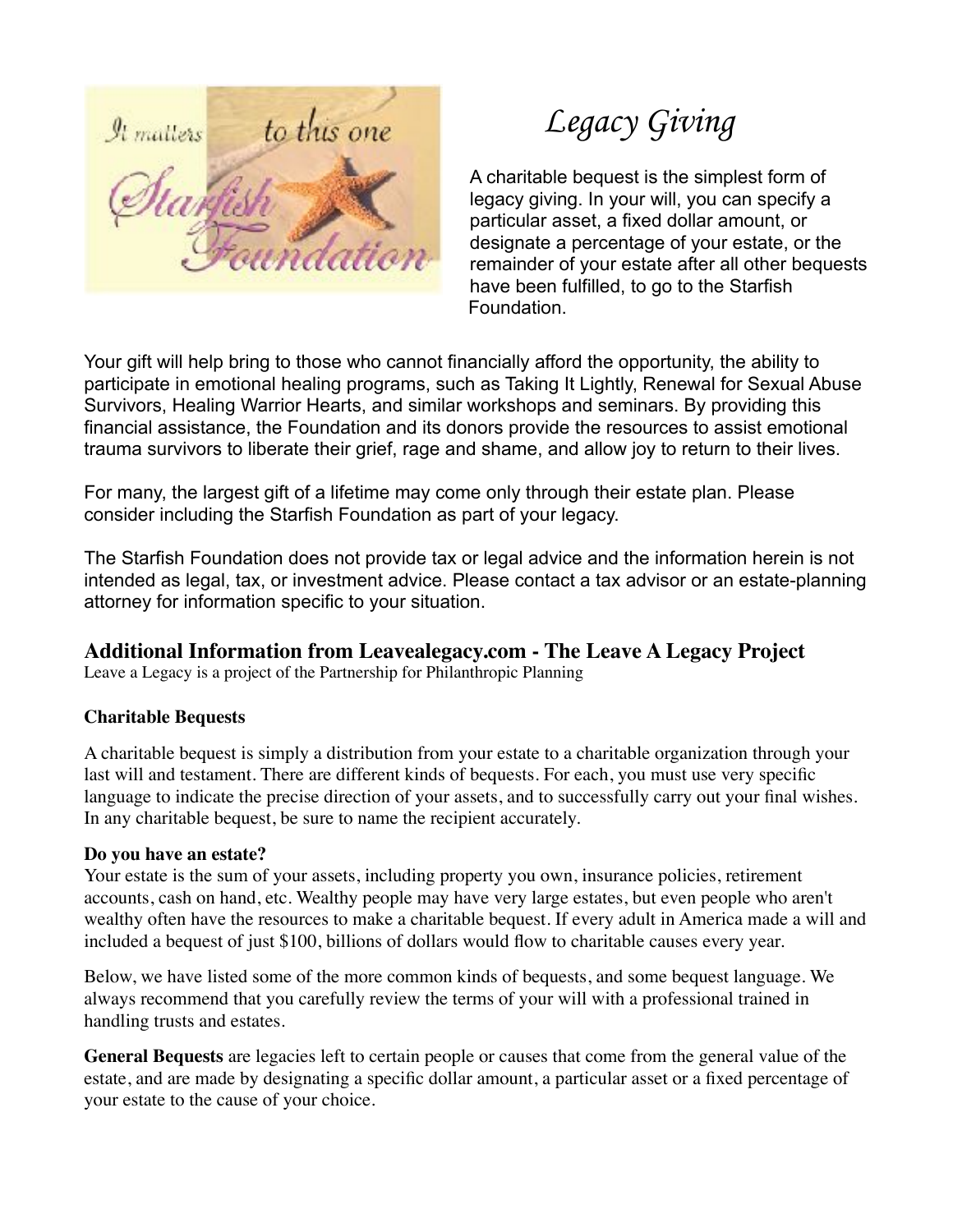General bequest language:

*"I give, devise, and bequeath to NAME OF CHARITY/LOCATION, the sum of \$\_\_\_\_\_\_\_\_(or a description of the specific asset), for the benefit of NAME OF CHARITY and its general purposes."*

**Specific Bequests** are made when a particular item or property is bequeathed for a designated purpose. (i.e., instruments bequeathed to the local school district for use in music education; dollar funds to be used in the operation of a school or church.)

Specific bequest language:

*"I give, devise, and bequeath to NAME OF CHARITY/LOCATION, the sum of \$\_\_\_\_\_\_\_ (or a description of a specific asset), for the benefit of NAME OF CHARITY to be used for the following purpose: (state the purpose). If at any time in the judgment of the trustees of NAME OF CHARITY it is impossible or impracticable to carry out exactly the designated purpose, they shall determine an alternative purpose closest to the designated purpose."*

**Residuary Bequests** are made when you intend to leave the residue portion of your assets after other terms of the will have been satisfied.

Residuary bequest language:

*"All the rest, residue, and remainder of my estate, both real and personal, I give to NAME OF CHARITY/LOCATION, for its general purposes."*

**Contingency Bequests** allow you to leave a portion of your estate to a particular charity if your named beneficiary does not survive you.

Contingency bequest language:

*"I devise and bequeath the residue of the property, real and personal and wherever situated, owned by me at my death, to (name of beneficiary), if (she/he) survives me. If (name of beneficiary) does not survive me, I devise and bequeath my residuary estate to NAME OF CHARITY/LOCATION, for its general purposes."*

Without a will, there is no mechanism in place to make a bequest, so here are the steps you should take to make sure your wishes are granted.

- Make a list of organizations or causes that you would like to support.
- Make a detailed list of your assets (financial, real estate, vehicles, jewelry, collectibles, musical instruments, etc.)
- Set up an appointment with your financial analyst or attorney, or planned giving officer at the organization you intend to support. These professionals will help sensitively guide you through the process.

The planned giving councils that are members of the [Partnership for Philanthropic Planning](http://www.pppnet.org/)  <http://www.pppnet.org/>can help you locate professional resources as you prepare to write your will.